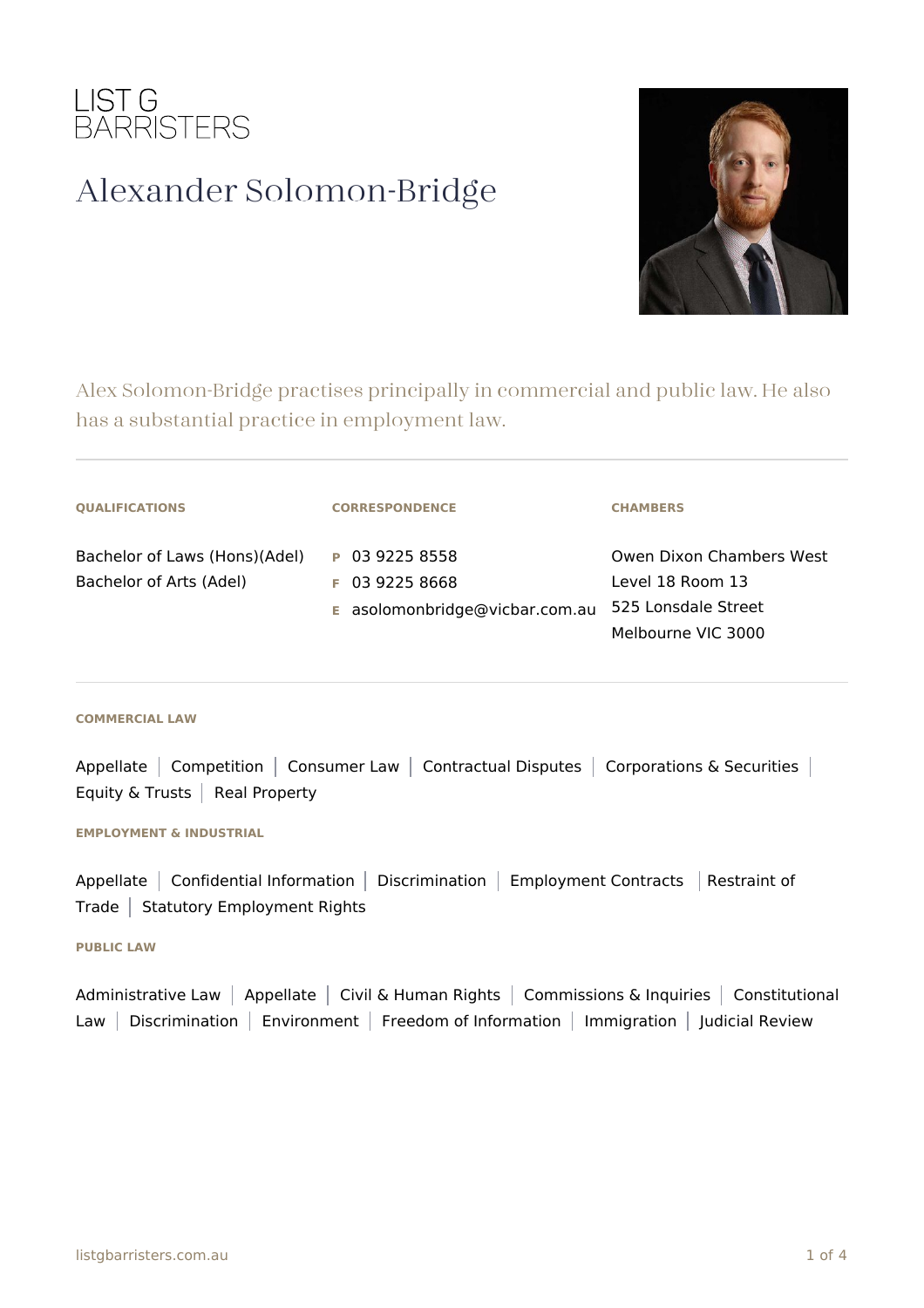Alex Solomon-Bridge practises principally in commercial and public law. He also has a substantial practice in employment law.

Alex regularly appears in trial and appellate courts, both with and without a leader. He has a broad range of experience across all types of commercial disputes, including in contractual, trade practices, corporations and equity matters. He also has particular expertise in administrative and constitutional law.

Before coming to the Bar, Alex was the Researcher to the Solicitor-General for Victoria, Stephen McLeish SC (now Justice McLeish of the Victorian Court of Appeal). Prior to that he was an Associate to Justice Tate of the Victorian Court of Appeal and a solicitor in the Crown Solicitor's Office in South Australia.

Alex is a reporter for the Commonwealth Law Reports, and editor of the freedom of information chapter of the Victorian Administrative Law looseleaf service.

Liability limited by <sup>a</sup> scheme approved under the Professional Standards Legislation

# Recent Cases

## **COMMERCIAL LAW**

Amcor Ltd v Barnes [2021] VSCA 6: breach of fiduciary duties, claim for account of profits and constructive trust, principles concerning termination of employment contract (led by Charles Gunst QC).

Investors Exchange Limited <sup>v</sup> Australian Financial Complaints Authority Limited [2020] QSC 74: specific performance of determination under external dispute resolution procedure (led by Michael Wise QC).

BFJ Capital Pty Ltd v Financial Ombudsman Service Limited (in liq) [2019] VSC 71: summary dismissal application, whether *Datafin* principle capable of applying to the Financial Ombudsman Service (led by Michael Wise QC).

Down Town Visuals v Panorama Investments [2018] VSC 427: assignment of equitable charge, scope of mortgagee's entitlement to enforcement costs (led by Michael Colbran QC).

Apple and Pear Australia Ltd v Pink Lady America LLC (2016) 343 ALR 112: trademarks, construction of contractual terms, implication of terms (led by Michael Wise).

Distinctive FX Pty Ltd v Van der Slot [2016] VSCA 39: proprietary claim in proceeds of life insurance policy paid with allegedly stolen moneys, knowing receipt and knowing assistance claim relating to alleged employee misappropriation (led by Caroline Kenny QC).

Falkingham <sup>v</sup> Peninsula Kingswood Country Golf Club Ltd [2015] HCATrans 231: corporations, oppression proceeding relating to golf club merger (led by James Merralls QC).

Burge v Commonwealth Bank of Australia [2016] HCATrans 224: interlocutory injunction, whether Financial Ombudsman Service an "officer of the Commonwealth" (unled).

Australasian Centre for Corporate Responsibility <sup>v</sup> Commonwealth Bank of Australia (2016) 248 FCR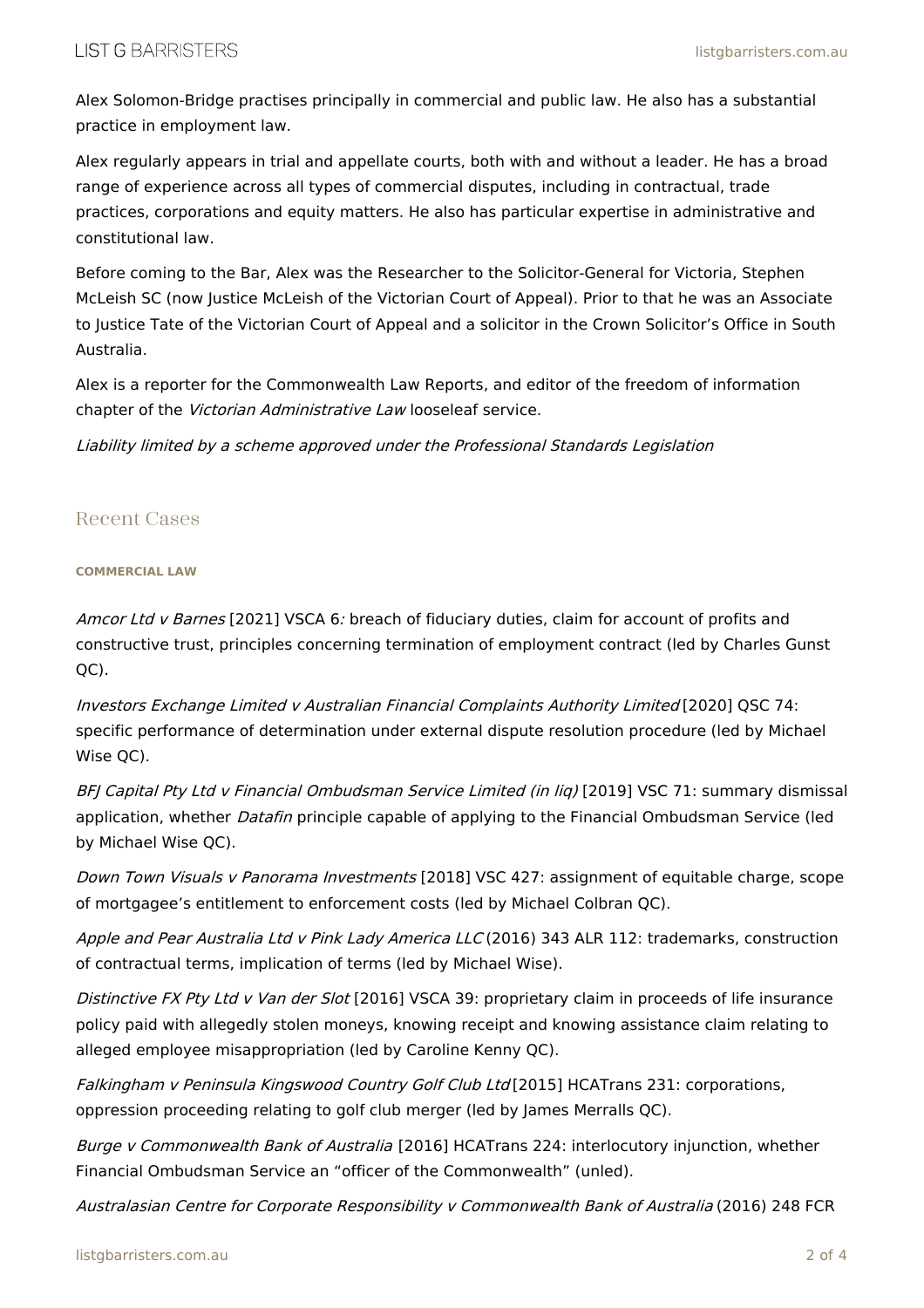280: power of shareholders to move resolutions expressing opinions on best interests of company (led by Caroline Kenny QC).

## **PUBLIC LAW**

Hempenstall v Minister for Home Affairs [2020] FCAFC 216: character cancellation of visa (unled).

Anderson v Stonnington City Council [2021] HCATrans 65: whether accrued right to continue development commenced before change to planning scheme (led by Chris Horan QC, with Sarah Porritt).

QSuper Board <sup>v</sup> Australian Financial Complaints Authority Ltd (2020) 276 FCR 97: whether determination of superannuation complaint was invalid exercise of Commonwealth judicial power (led by Michael Wise QC).

Gibson v Minister for Home Affairs [2020] HCATrans 46: automatic cancellation of visa on character grounds, whether lodgement of revocation request within time was necessary in order to consider request (unled).

Australian Institute of Technical Training Pty Ltd <sup>v</sup> Australian Skills Quality Authority [2020] AATA 1641: application to reopen case and to vary stay conditions affecting registered training organisation (led by Daryl Williams QC).

Minogue v Victoria (2018) 264 CLR 252: laws altering power of parole board in respect of prisoners convicted of the murder of a police officer (led by Chris Horan QC).

Liberal Party of Australia (Victorian Division) v Rae [2019] VSCA 13: whether election how-to-vote cards likely to mislead or deceive (unled).

Fauna and Flora Research Collective Inc <sup>v</sup> Secretary to the Department of Environment, Land, Water and Planning [2018] VSC 366: lawfulness of zoning scheme concerning timber harvesting in East Gippsland (led by Lisa De Ferrari SC).

Crowther v Whitehorse City Council (No 2) [2018] VSC 344: judicial review of decision to bring Council prosecution (unled).

R v Maybus (Ruling No 1) [2016] VSC 57: public interest immunity claim regarding application to give evidence by video link (led by Paul Holdenson QC).

Wellington v Surf Coast Shire [2019] VCAT 1811: freedom of information request regarding submission in support of planning permit (with Edwina Smith).

Sandhu <sup>v</sup> Minister for Immigration and Border Protection [2016] HCATrans 90: power of court to declare decision affected by error but to decline to issue certiorari (with Georgina Costello)

TC v UD [2015] VSC 92: power of doctors to make recommendations for involuntary treatment (unled).

Minister for Immigration and Border Protection v WZAPN (2015) 254 CLR 610: test for "serious harm" under the Migration Act where threat to liberty (led by Richard Niall QC).